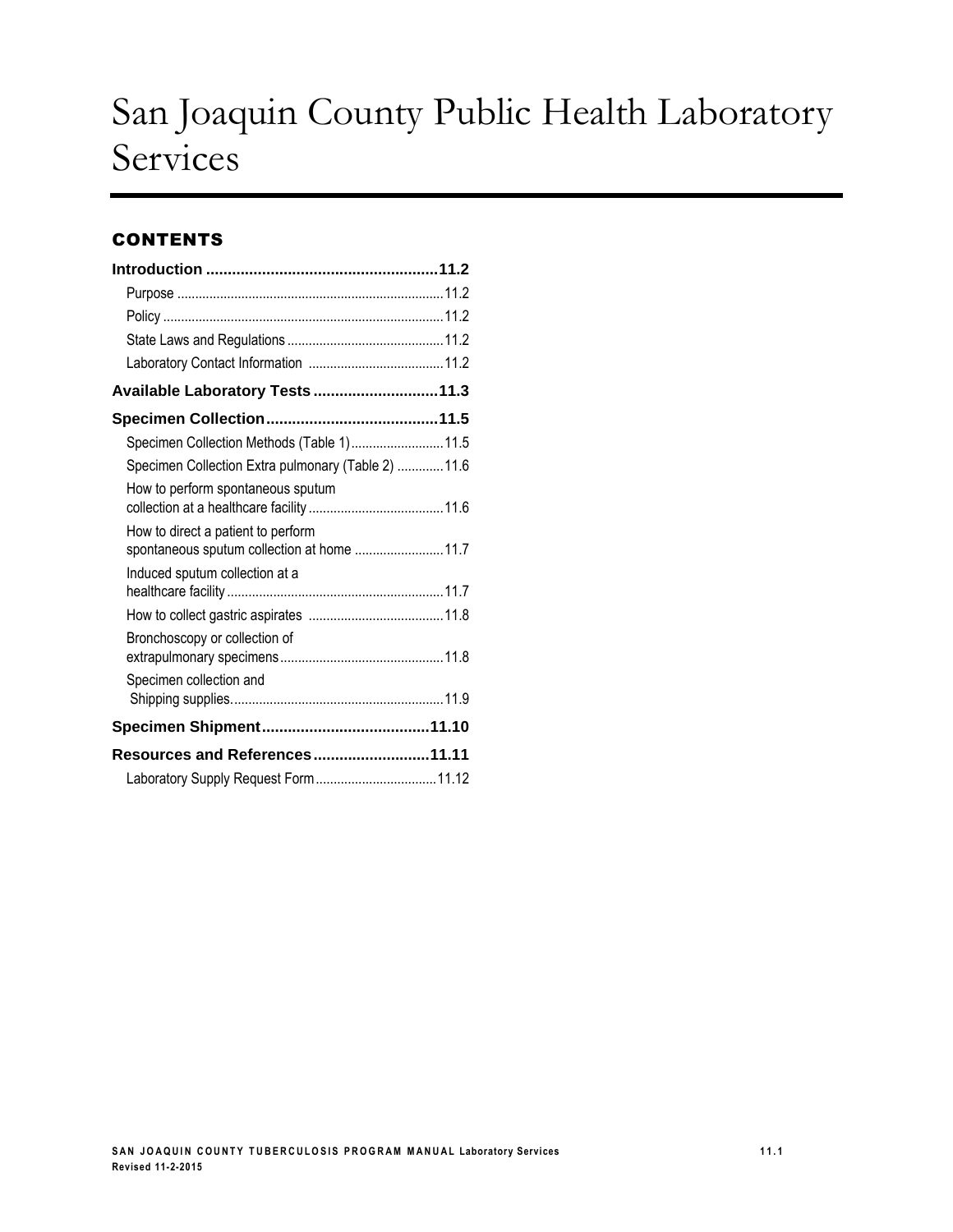# Introduction

## Purpose

The diagnosis of tuberculosis (TB), management of patients with the disease, and public health TB control services rely on accurate laboratory tests. Laboratory services are an essential component of effective TB control, providing key information to clinicians (for patient care) and public health agencies (for control services).

Bacteriological examination of sputum is the only diagnostic tool that provides definitive proof if a client suffers from active pulmonary tuberculosis and is considered the "gold standard" for the diagnosis of TB disease. Without bacteriological confirmation, drug sensitivities cannot be obtained making it difficult to select an appropriate drug regime.

## **Policy**

San Joaquin County Public Health Laboratory purpose is to ensure that clinicians and other health agency's within our county jurisdiction have ready access to reliable laboratory tests for diagnosis and treatment of TB.

Effective TB control requires timely, complete, and accurate communication among the laboratory system, TB control program, and healthcare provider.

### State Laws and Regulations

**Title 17, California Code of Regulations (CCR), Section 2505 REPORTABLE CONDITIONS: NOTIFICATION BY LABORATORIES** requires laboratories and clinician offices to report cases of tuberculosis to the local Public Health Department with in one day of diagnosis or evidence of laboratory identification of *Mycobacterium tuberculosis*. Additionally, any laboratory that isolates *Mycobacterium tuberculosis* from a patient specimen must submit a culture to the local public health laboratory for the local health jurisdiction in which the health care provider's office is located as soon as available from the primary isolate on which a diagnosis of tuberculosis was established.

## Laboratory Contact Information

| San Joaquin County<br>Public Health Laboratory (SJCPHL) | 1601 East Hazelton Ave<br>Stockton CA 95205<br>209-468-3460<br>209-468-0639 Fax |
|---------------------------------------------------------|---------------------------------------------------------------------------------|
| Michigan Dept. of Community Health                      | 927 Terminal Rd                                                                 |
| TB Laboratory - Genotyping Lab                          | Lansing, MI 48906                                                               |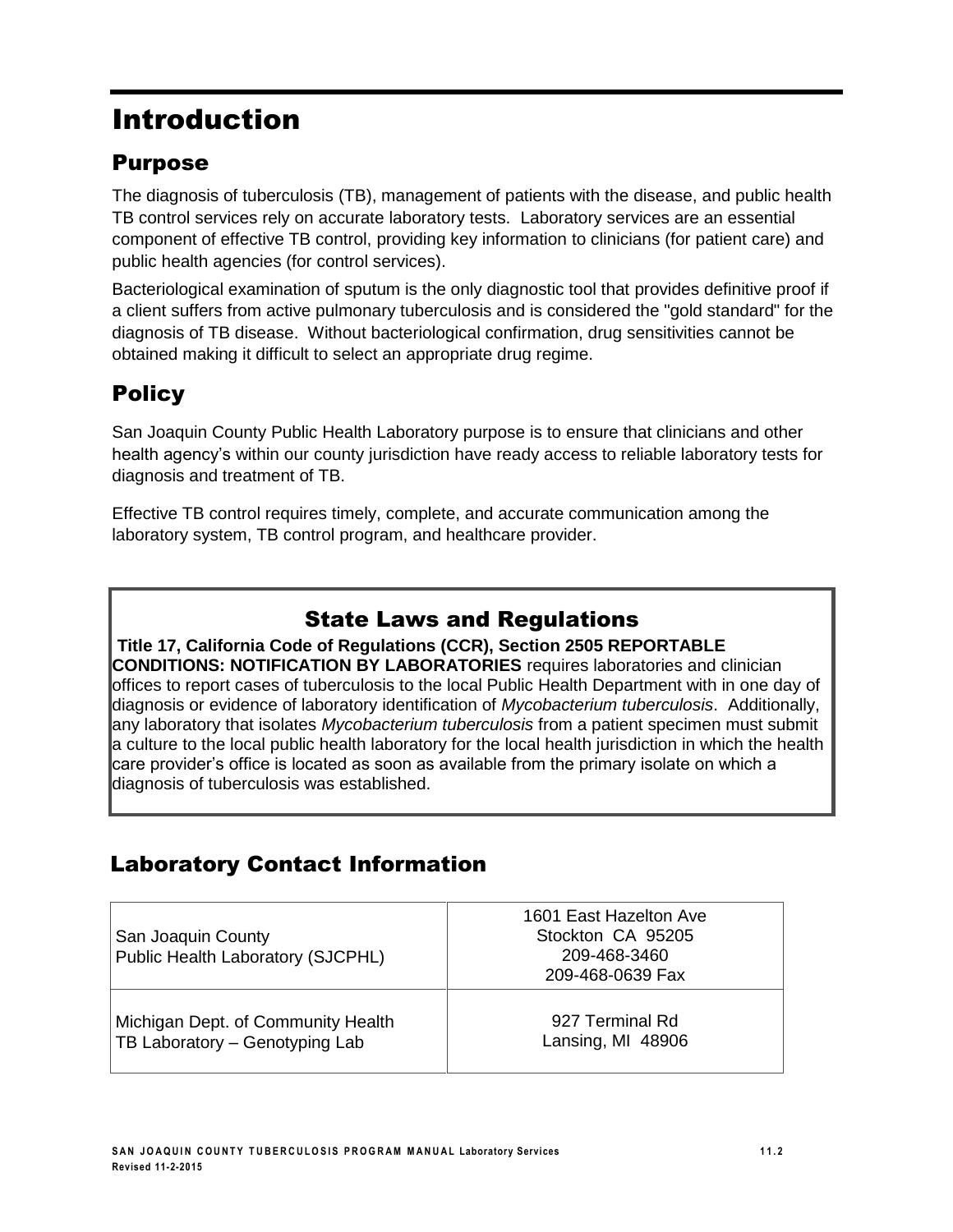# Available Laboratory Tests

The laboratory tests listed below in Table 1 are available where noted.

#### TABLE 1: AVAILABLE LABORATORY TESTS

| <b>Test</b>                                                                                                                                                                                                                                                                  | Laboratory                                 | <b>Turnaround Time</b>                                                                                                                                                                                                                         |  |  |  |
|------------------------------------------------------------------------------------------------------------------------------------------------------------------------------------------------------------------------------------------------------------------------------|--------------------------------------------|------------------------------------------------------------------------------------------------------------------------------------------------------------------------------------------------------------------------------------------------|--|--|--|
| <b>Diagnosis</b>                                                                                                                                                                                                                                                             |                                            |                                                                                                                                                                                                                                                |  |  |  |
| QuantiFERON®-TB Gold<br>$(QFT-G)$                                                                                                                                                                                                                                            | <b>SJCPHL</b>                              | Test performed weekly, contact laboratory for collection<br>protocol                                                                                                                                                                           |  |  |  |
| Acid-fast (AFB) bacilli smear                                                                                                                                                                                                                                                | <b>SJCPHL</b>                              | Within 24 hours from receipt in laboratory                                                                                                                                                                                                     |  |  |  |
| Culture                                                                                                                                                                                                                                                                      | <b>SJCPHL</b>                              | Cultures are incubated for 8 weeks before reporting<br>Negative. Time to detection is dependent on growth<br>rate and quality of specimen. Identification of<br>mycobacteria is usually within $7 - 21$ days from date<br>of positive culture. |  |  |  |
| Drug susceptibility<br>Primary Drugs*                                                                                                                                                                                                                                        | <b>SJCPHL</b>                              | Within 30 days from date of positive culture.                                                                                                                                                                                                  |  |  |  |
| Nucleic acid amplification (NAA)<br>test**                                                                                                                                                                                                                                   | <b>SJCPHL</b>                              | Within 24 hours from receipt in laboratory                                                                                                                                                                                                     |  |  |  |
| <b>Treatment Monitoring</b>                                                                                                                                                                                                                                                  |                                            |                                                                                                                                                                                                                                                |  |  |  |
| Hepatic enzymes or up to 8<br>clinical, multichannel chem panel<br>(that includes aspartate<br>aminotransferase [AST], alanine<br>aminotransferase [ALT], lactate<br>dehydrogenase [LDH], total and<br>direct bilirubin, alkaline<br>phosphatase, uric acid, and<br>calcium) | Available at Most Clinical<br>Laboratories | Usually available same day                                                                                                                                                                                                                     |  |  |  |
| Uric acid                                                                                                                                                                                                                                                                    |                                            |                                                                                                                                                                                                                                                |  |  |  |
| Complete blood count (CBC) and<br>platelets                                                                                                                                                                                                                                  |                                            |                                                                                                                                                                                                                                                |  |  |  |
| Kidney function                                                                                                                                                                                                                                                              |                                            |                                                                                                                                                                                                                                                |  |  |  |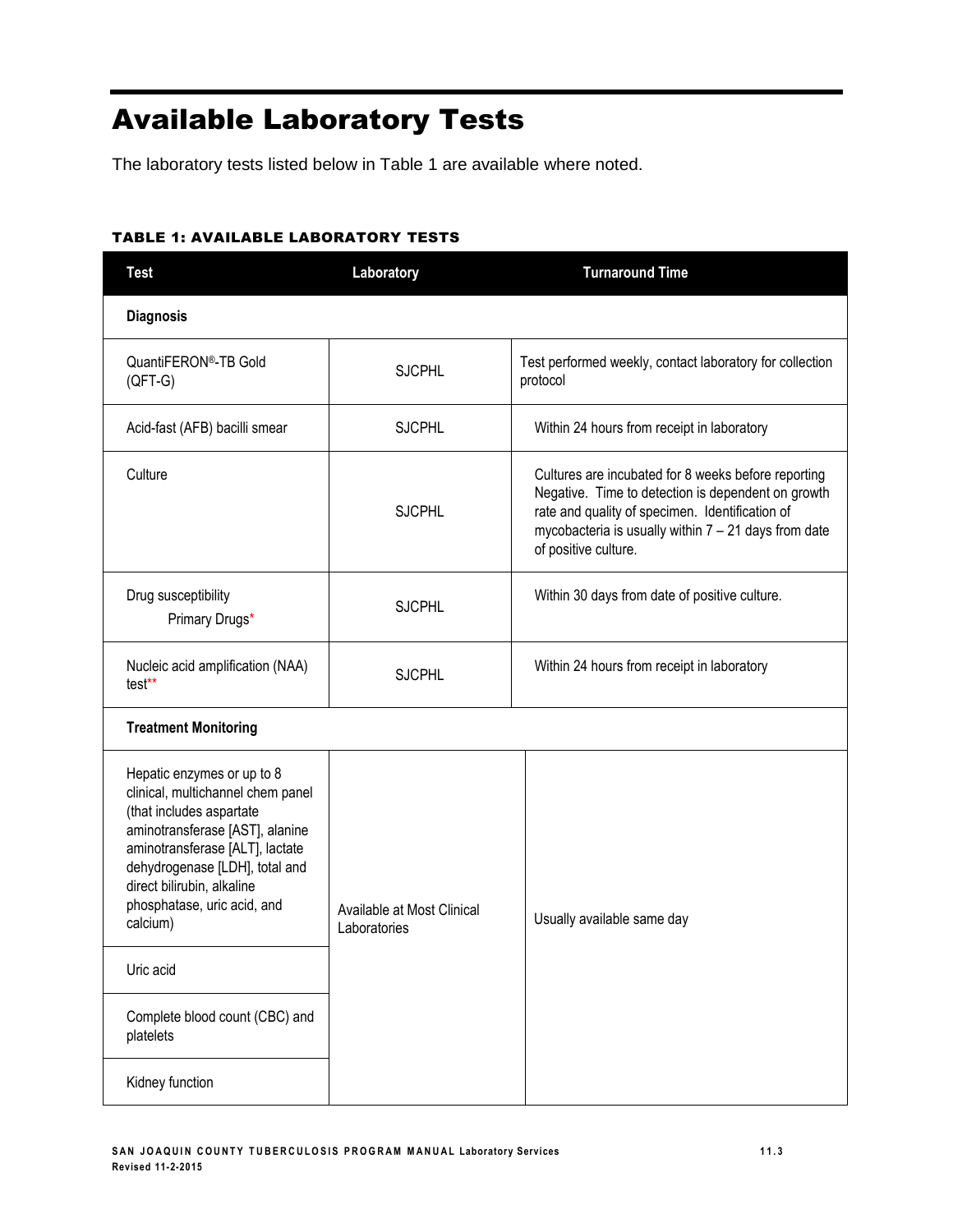| <b>Laboratory</b><br>Test       |                                                                                                    | <b>Turnaround Time</b>                                            |  |
|---------------------------------|----------------------------------------------------------------------------------------------------|-------------------------------------------------------------------|--|
| <b>Epidemiologic Monitoring</b> |                                                                                                    |                                                                   |  |
| Genotyping***                   | Michigan Depart. Of Community<br>Health<br>TB Laboratory<br>927 Terminal Road<br>Lansing, MI 48906 | Within 10-14 working days after culture<br>received by laboratory |  |

\*If Multiple drug resistance is suspected or detected with primary drug panel (Rifampin, INH, PZA, and Ethambutol – RIPE) specimens will be forwarded to California Dept. Public Health Microbial Disease Laboratory (CDPH-MDL) and/or Center for Disease Control (CDC) for testing of secondary drug susceptibility panel.

\*\*Nucleic Acid Amplification testing (NAAT). All initial smear positive sputum specimens will be reflexed to a NAAT test using a real time MTB/Rifampin PCR assay. Smear negative respiratory specimens will be tested upon request of submitter. Pyrosequencing of smear positive specimens from patients suspected to have drug resistant tuberculosis may be forwarded for testing to CDPH-MDL.

\*\*\*All primary isolates of *M. tuberculosis* identified or received by SJCPHL are forwarded to Michigan Dept. Of Community Health for genotyping.

Laboratories should report positive smears or positive cultures, and primary healthcare providers should report suspected or confirmed cases of TB to San Joaquin County Public Health Services (PHS) Tuberculosis Control Program, as specified in the "Reporting Tuberculosis" topic in the Surveillance section. Prompt reporting allows the health department to organize treatment and case management services and to initiate a contact investigation as quickly as possible. $<sup>1</sup>$ </sup>



For information on reporting, see the "Reporting Tuberculosis" topic in the Surveillance section.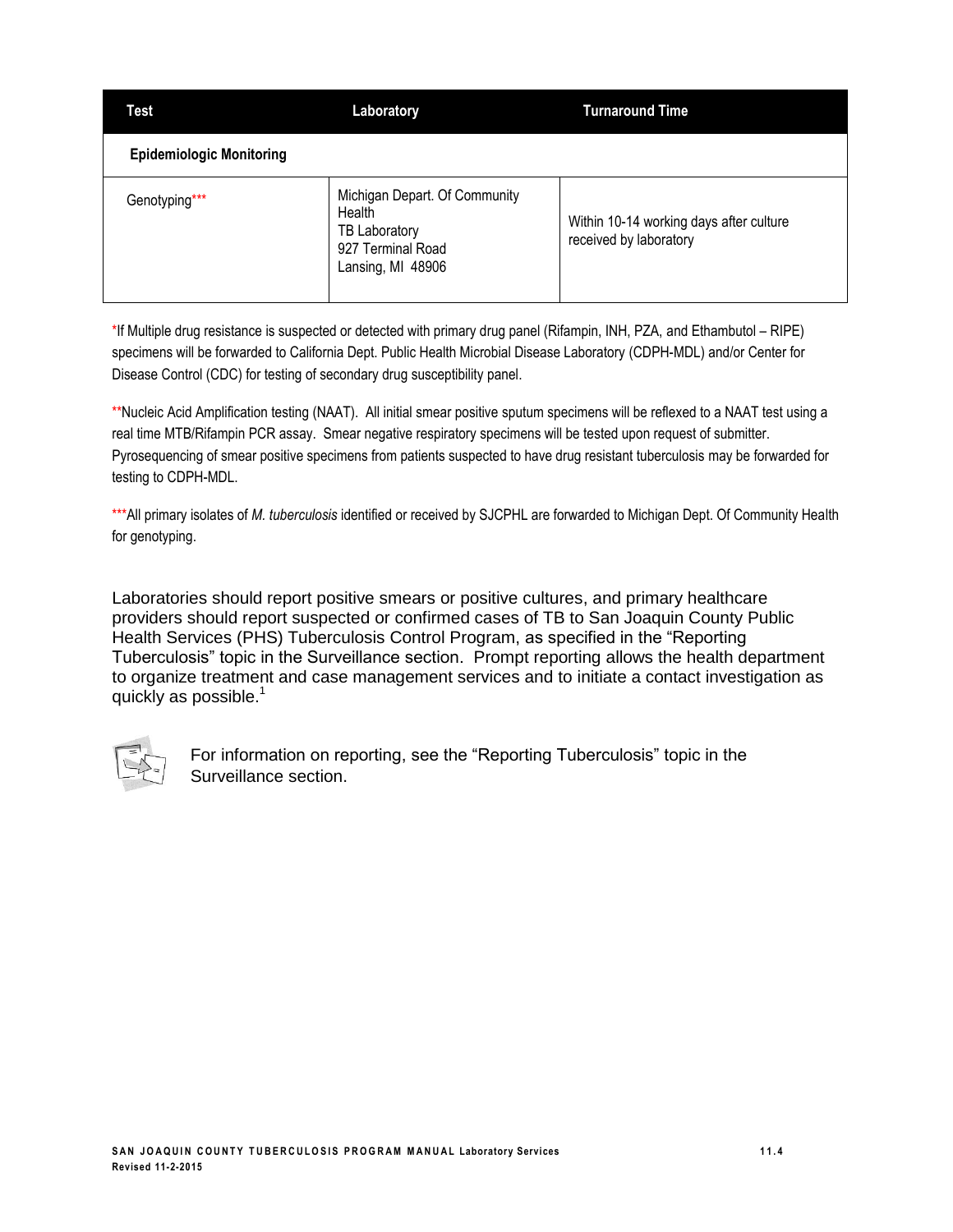# Specimen Collection

Sputum is phlegm from deep in the lungs. The important characteristics needed in sputum specimens are freshness and actual sputum, rather than saliva. An early morning specimen is best; therefore, when collecting a set of three sputum specimens, at least one of them should be an early morning specimen. Specimens must be collect no sooner than 8 hours apart with at least one specimen an early morning specimen.

To isolate mycobacteria from clinical materials successfully, handle specimens carefully after collection. For optimal results, collect specimens in clean, sterile containers and keep them in refrigerated conditions to inhibit the growth of contaminating organisms, since most specimens will contain bacteria other than mycobacteria.<sup>2</sup>

Refer to Table 2 to review the methods used to collect various specimens and the type of specimens obtained for pulmonary tuberculosis (TB).



During procedures in which aerosols may be produced, use appropriate respiratory protection and environmental controls. Ref to the CDC's "Guidelines for Preventing the Transmission of *Mycobacterium tuberculosis* in Health-care Settings, 2005" (*MMWR* 2005;54[No. RR-17]) at this hyperlink: <http://www.cdc.gov/mmwr/pdf/rr/rr5417.pdf> .

#### Table 2: SPECIMEN COLLECTION METHODS AND TYPES FOR PULMONARY TUBERCULOSIS

| <b>Pulmonary Tuberculosis</b>                                                                                                                                                                                                                                                                                                                                                                                                                                                             |                                                                             |
|-------------------------------------------------------------------------------------------------------------------------------------------------------------------------------------------------------------------------------------------------------------------------------------------------------------------------------------------------------------------------------------------------------------------------------------------------------------------------------------------|-----------------------------------------------------------------------------|
| <b>Collection Method</b>                                                                                                                                                                                                                                                                                                                                                                                                                                                                  | <b>Specimen Type</b>                                                        |
| Spontaneous sputum collection occurs when the<br>patient can cough up sputum without extra assistance.                                                                                                                                                                                                                                                                                                                                                                                    | • 5-10 ml of sputum from deep in the lung                                   |
| Induced sputum collection should be considered if a<br>patient needs assistance in bringing up sputum.*                                                                                                                                                                                                                                                                                                                                                                                   | $\bullet$ 5–10 ml of sputum from deep in the lung                           |
| Gastric aspirates can be submitted for the diagnosis of<br>pulmonary tuberculosis (TB) in young children who<br>cannot produce sputum.                                                                                                                                                                                                                                                                                                                                                    | • 50 ml of gastric contents                                                 |
| <b>Bronchoscopy</b> can be used in the following situations:<br>If a patient cannot produce sputum by the above three<br>methods $3$ or<br>If a patient has a substantial risk of drug-resistant TB<br>and has initial routine studies that are negative <sup>4</sup> or<br>In a patient in whom there is suspicion of<br>endobroncheal TB <sup>5</sup> or<br>■ If a variety of clinical specimens for the diagnosis of<br>pulmonary TB or other possible diseases need to be<br>obtained | ■ Bronchial washings<br>■ Bronchoalveolar lavage<br>■ Transbronchial biopsy |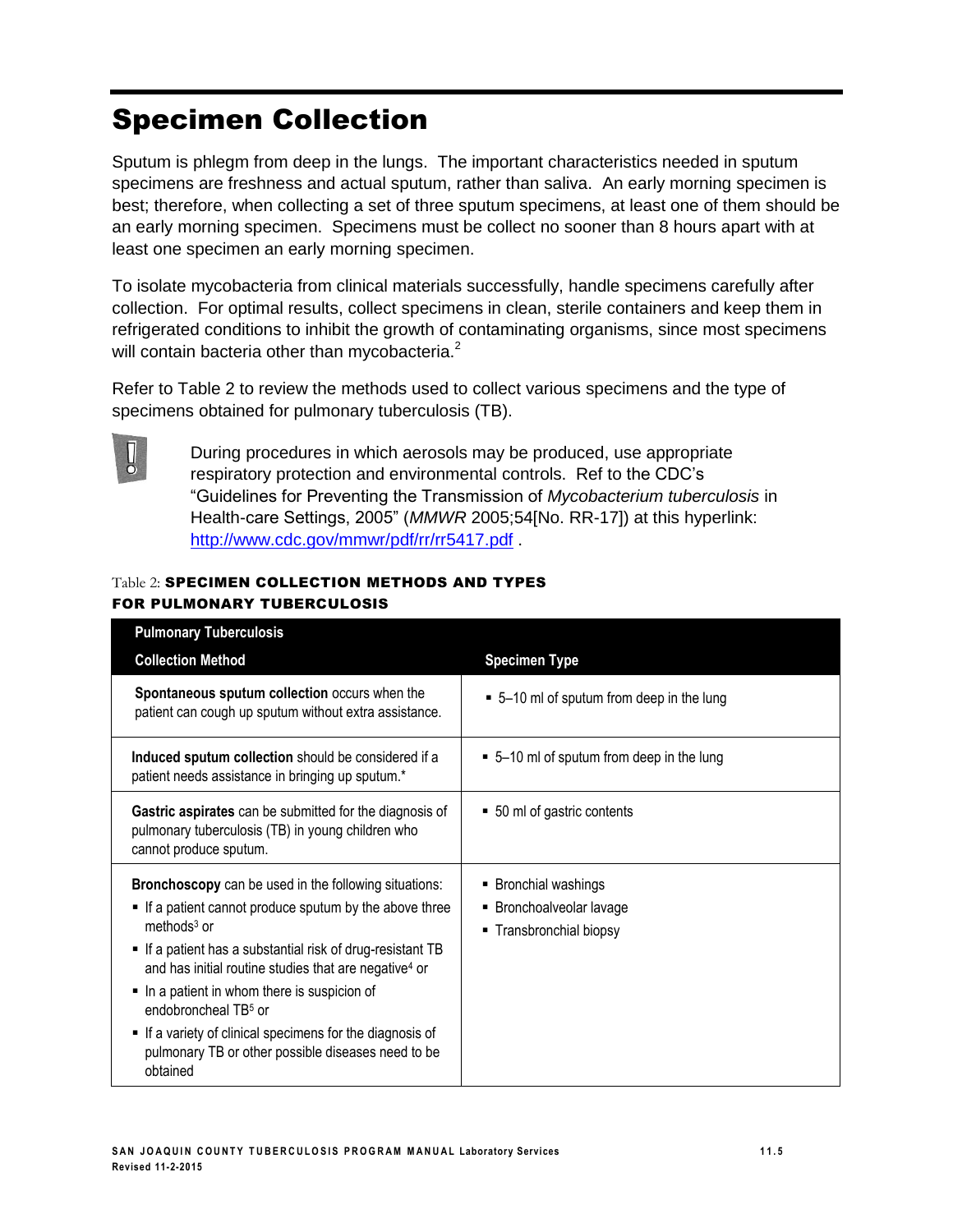Refer to Table 3 for collection methods and specimen types for extrapulmonary TB.

#### Table 3: SPECIMEN COLLECTION METHODS AND TYPES FOR EXTRAPULMONARY TUBERCULOSIS

| <b>Collection Method</b>                                                                                             | <b>Specimen Type</b>                    |                              |
|----------------------------------------------------------------------------------------------------------------------|-----------------------------------------|------------------------------|
| <b>Extrapulmonary specimen collection from tissue and</b><br>other body fluids can be submitted for the diagnosis of | <b>Examples of tissues</b><br>(biopsy)* | <b>Examples of</b><br>fluids |
| extrapulmonary tuberculosis.                                                                                         | • Lymph node                            | • Pleural                    |
|                                                                                                                      | • Pleural                               | • Cerebrospinal              |
|                                                                                                                      | ■ Bone/joint                            | ■ Blood                      |
|                                                                                                                      | ■ Kidney                                | • Urine                      |
|                                                                                                                      | ■ Peritoneal                            | ■ Synovial                   |
|                                                                                                                      | ■ Pericardial                           | • Peritoneal                 |
|                                                                                                                      |                                         | ■ Pericardial                |

### How to Perform Spontaneous Sputum Collection at a Healthcare Facility

- **1.** Collect the specimen outside or in a specialized room designed for cough-inducing procedures. Label specimen container before giving to patient.
- **2.** Instruct the patient on how to collect the sputum sample.
	- **a.** Put a mark at the 5 ml level on the sputum container to show the patient the minimum amount of sputum needed. (Most laboratories consider 5 to 10 ml an adequate amount.)
	- **b.** Review with the patient how to collect sputum.
- **3.** Fill out laboratory requisition completely before shipping specimen to laboratory.
	- **a.** On the specimen container, record the patient name and the date and time of collection.
	- **b.** Use SJCPHL Requisition form. Required information: patient name, address, date of birth, date and time of specimen collection, type of specimen, submitter and physician name. If testing is being billed please provide medical provider information and billing information.



It is especially important to **specify if the sputum is induced or not,** because an induced sputum generally is "more watery" and appears to be just saliva. Some private laboratories may throw out the specimen and report it as an "inadequate specimen**."**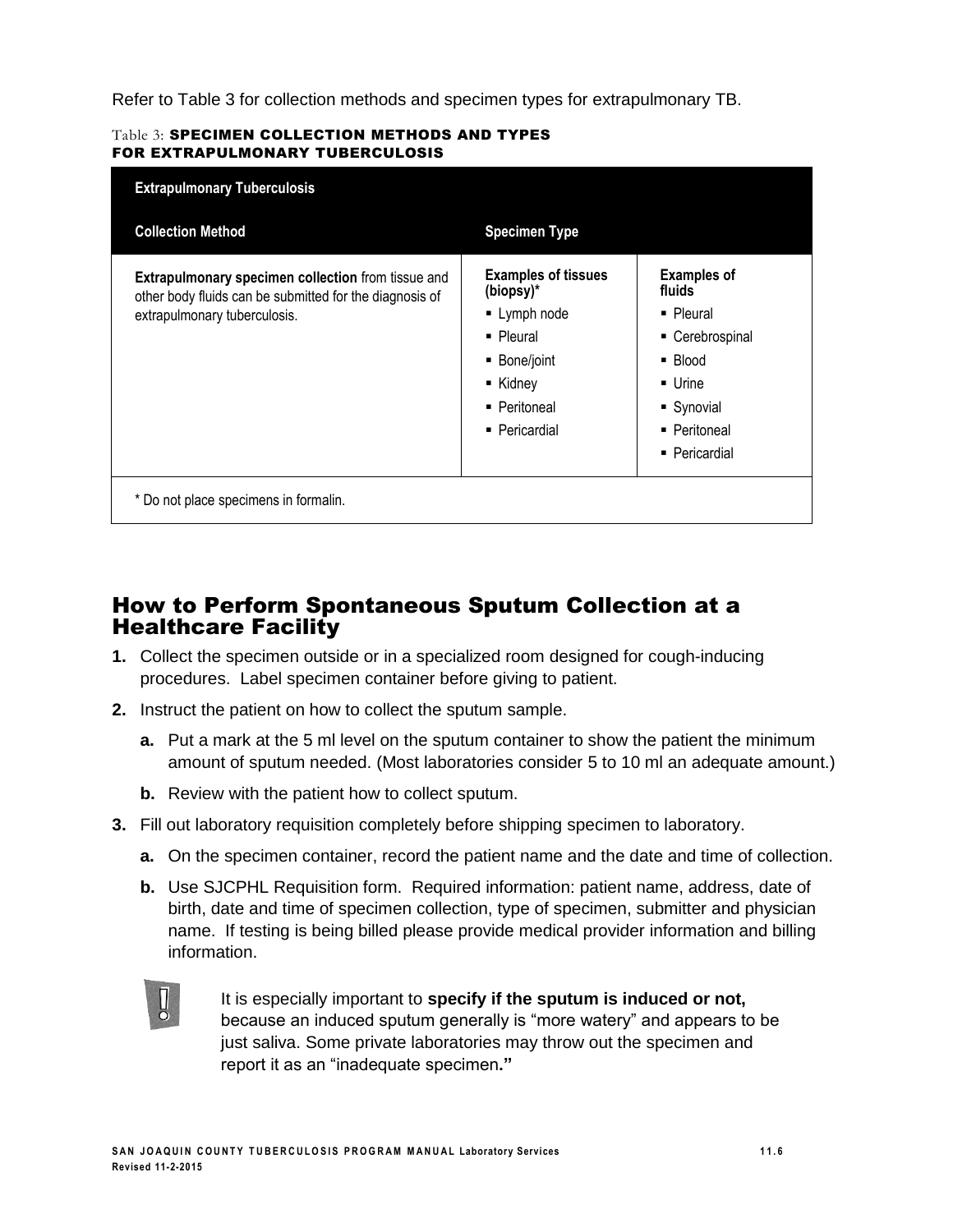**4.** Make sure the specimen and laboratory requisition are packaged into appropriate shipping containers, per laboratory instructions. If specimen being couriered to SJCPHL than place specimen inside ziplock bag and requisition form in outer pouch of zip lock specimen bag.



Refer to the "Specimen Collection and Shipment Supplies" topic in this section.

- **5.** If possible, send the specimen on the day it is collected. If this is not possible, refrigerate the specimen until it is sent on the next day.
- **6.** Do not delay sending specimens in order to send all three on the same day.
- **7.** Have patient or health care person deliver specimen to laboratory as soon as possible.



Make every effort to submit specimens to the laboratory within 24 hours of collection. Normal flora can overgrow any mycobacteria in the specimen and make it unusable. If specimens cannot be submitted within 24 hours, keep in mind that most laboratories will not run a specimen over five days old. Know how long it takes the specimen to get to the laboratory from the time it leaves your hands, and submit specimens accordingly.

### How to Direct a Patient to Perform Spontaneous Sputum Collection at Home

If a patient will be collecting sputum specimens at home, provide the following guidance.

- **1.** Put a mark at the 5 ml level on the sputum container to show the patient the minimum amount of sputum needed. (Most laboratories consider 5 to 10 ml an adequate amount.)
- **2.** Review with the patient how to collect sputum.
- **3.** Make arrangements for a healthcare worker to pick up the specimen or for the patient, a family member, or a friend to deliver specimen to the laboratory.
- **4.** Provide patient with zip lock specimen bag, with completed laboratory requisition form and paper bag for transport. Have patient fill in date and time of collection on requisition form.

### Induced Sputum Collection at a Healthcare Facility

If the patient cannot produce sputum spontaneously, then make arrangements for an induced sputum to be collected at a Hospital facility that has appropriate respiratory protection, environmental controls, policies and procedures in place.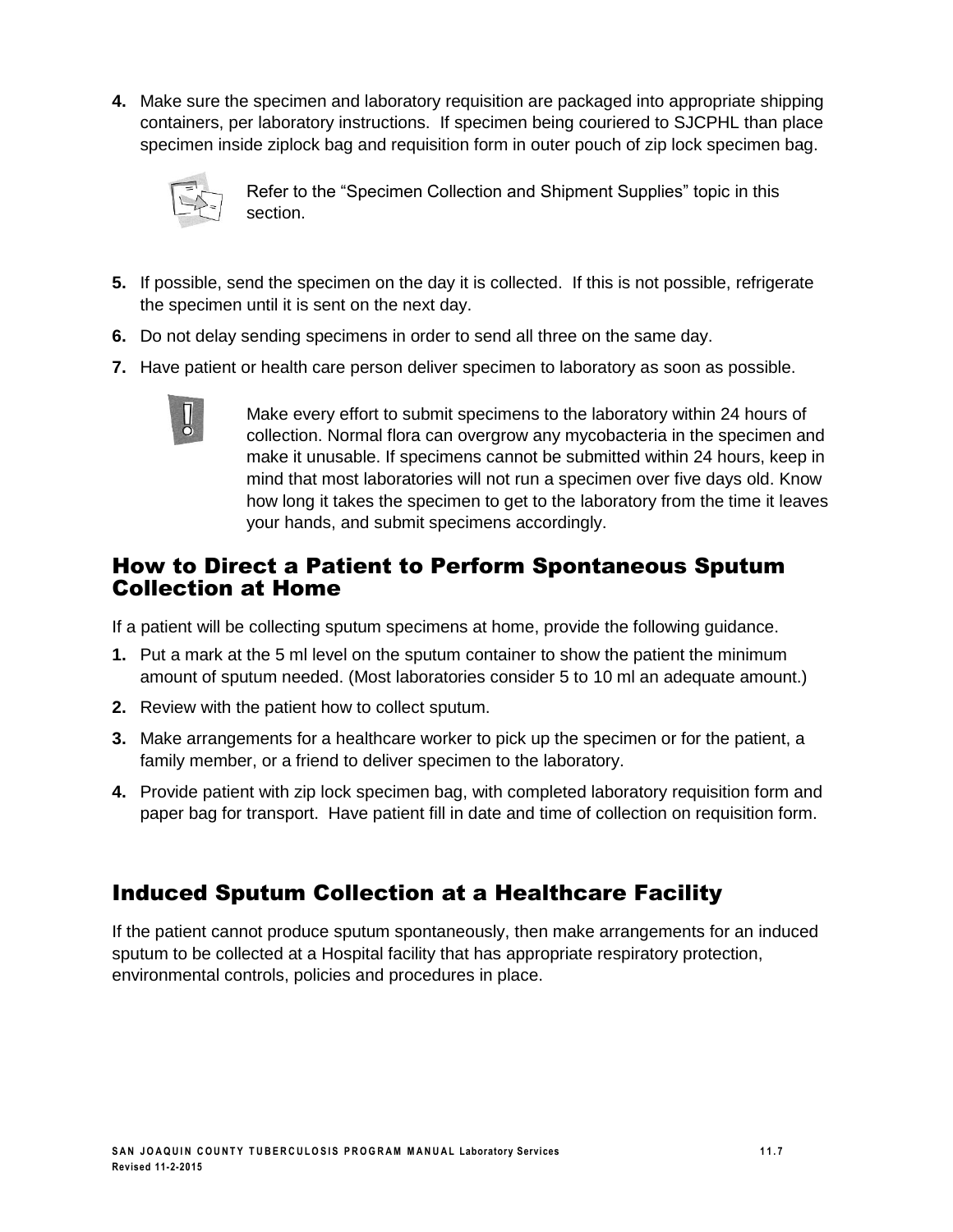## How to Collect Gastric Aspirates

The following are basic guidelines for collecting gastric aspirates:

- Gastric aspirates are usually collected from children who are unable to produce sputum specimens. Hospitalization is usually required for collection.
- Early morning specimens just after patient gets out of bed and prior to eating are the optimal time to collect respirator specimens that have been swallowed by patient during the night.
- Collection of more than one sample is best
- Specimen must be submitted to laboratory within 4 hours of collection as gastric samples must be neutralized in order to preserve mycobacteria present in sample. Specimens not neutralized within 4 hours are unsatisfactory for testing.



.

For additional information on how to collect a gastric aspirate and prepare the specimen for transport, see the guide and Francis J. Curry National Tuberculosis Center's online video *Pediatric TB: A Guide to the Gastric Aspirate (GA) Procedure* at this hyperlink:

[http://www.nationaltbcenter.ucsf.edu/products/product\\_details.cfm?productID=ONL-06](http://www.nationaltbcenter.ucsf.edu/products/product_details.cfm?productID=ONL-06)

### Bronchoscopy or Collection of Extrapulmonary Specimens

If TB staff are consulting with physicians before the specimens are collected, the physician should be reminded to send part of the specimen (not in formalin) to the microbiology laboratory for acid-fast bacilli (AFB) smear and culture, in addition to any other tests or pathology examinations the physician plans to obtain. In addition, a post-bronchoscopy sputum specimen should be sent for AFB smear and culture.

- **Bronchoscopy:** Refer the patient to a local specialist.
- **Extrapulmonary specimens:** These specimens will be collected by the physician performing the diagnostic work-up.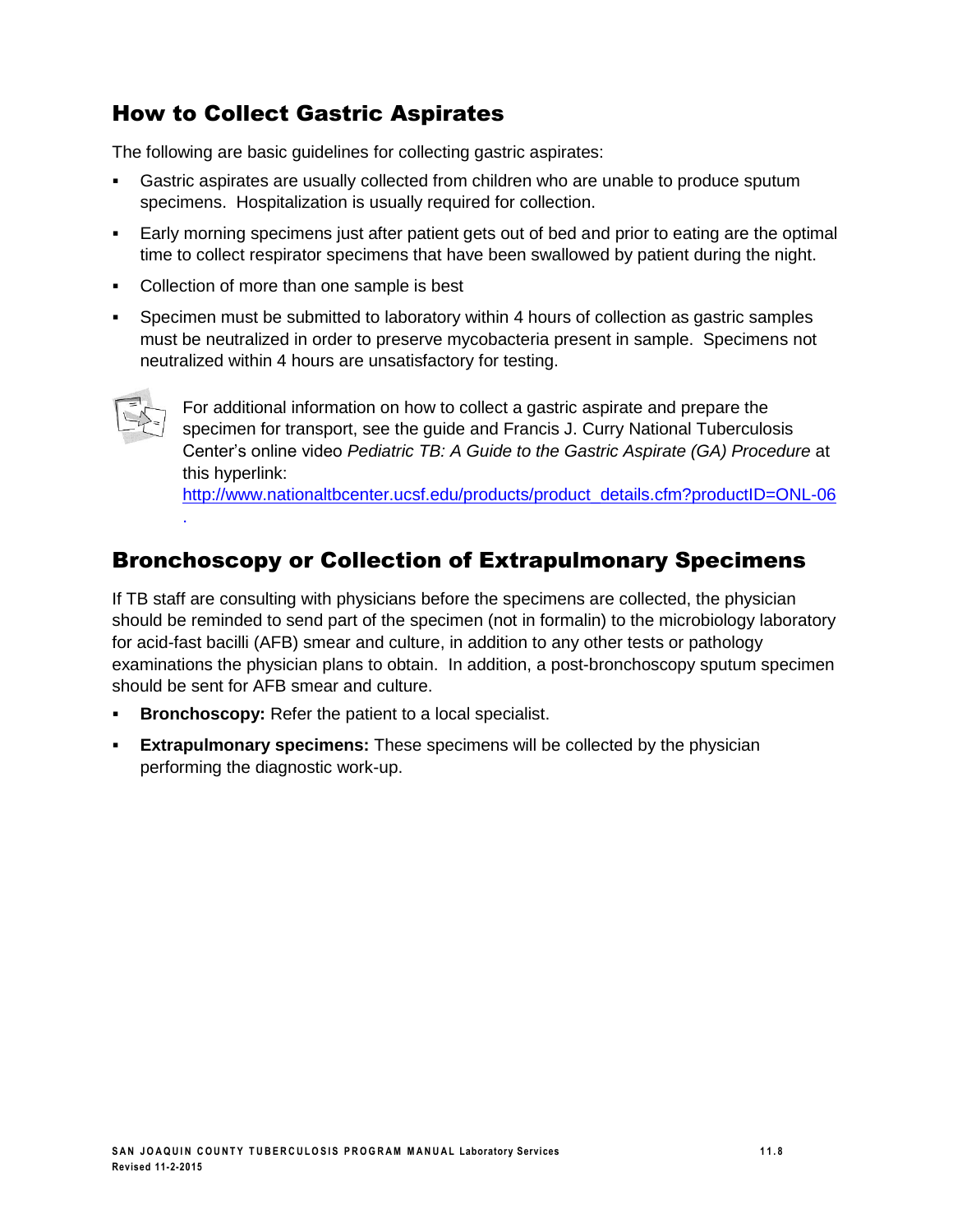## Specimen Collection and Shipping Supplies

| Specimen Collection and Shipping supplies provided by the San Joaquin |                       |                                                                                                |                                                                                   |                                                                                |
|-----------------------------------------------------------------------|-----------------------|------------------------------------------------------------------------------------------------|-----------------------------------------------------------------------------------|--------------------------------------------------------------------------------|
| <b>County Public Health Services Laboratory</b>                       |                       |                                                                                                |                                                                                   |                                                                                |
| <b>Item</b>                                                           | Who May               | Cost to                                                                                        | <b>How to Obtain</b>                                                              | <b>Contact</b>                                                                 |
|                                                                       | Order/Use             | <b>Patient</b>                                                                                 |                                                                                   |                                                                                |
|                                                                       |                       | <b>Specimen Collection Supplies</b>                                                            |                                                                                   |                                                                                |
| <b>Sputum Collection</b><br><b>Containers</b>                         | Health care providers | No cost                                                                                        | Use copy of requisition found in<br>Recourses and Reference<br>section.           | <b>SJCPHS Laboratory</b><br>@ (209)-468-3460 or<br>fax no. (209) 468-          |
| <b>Blood Collection</b><br>Tube                                       | Health care providers | No cost                                                                                        | Use copy of requisition found in<br>Recourses and Reference<br>section.           | <b>SJCPHS Laboratory</b><br>@ (209)-468-3460 or<br>fax no. (209) 468-<br>0639. |
| <b>IGRA</b> testing                                                   | Health care providers | Medical can<br>be billed or fee<br>payed by<br>requestoror by<br><b>Public Health</b><br>Order | Contact Public Health Laboratory.<br>Special collection protocols are<br>required | <b>SJCPHS Laboratory</b><br>@ (209)-468-3460 or<br>fax no. (209) 468-<br>0639. |
| <b>Shipping Supplies</b>                                              |                       |                                                                                                |                                                                                   |                                                                                |
| <b>Specimen</b><br>transport bags or<br>shipping                      | Health care providers | No cost                                                                                        | Use copy of requisition can be<br>found in Recourses and<br>Reference section.**  | <b>SJCPHS Laboratory</b><br>@ (209)-468-3460 or<br>fax no. (209) 468-          |

San Joaquin County provides specimen containers and shipping supplies by request.

\*\* Diagnostic shipping box may be provided or assistance will be given in selecting proper containers.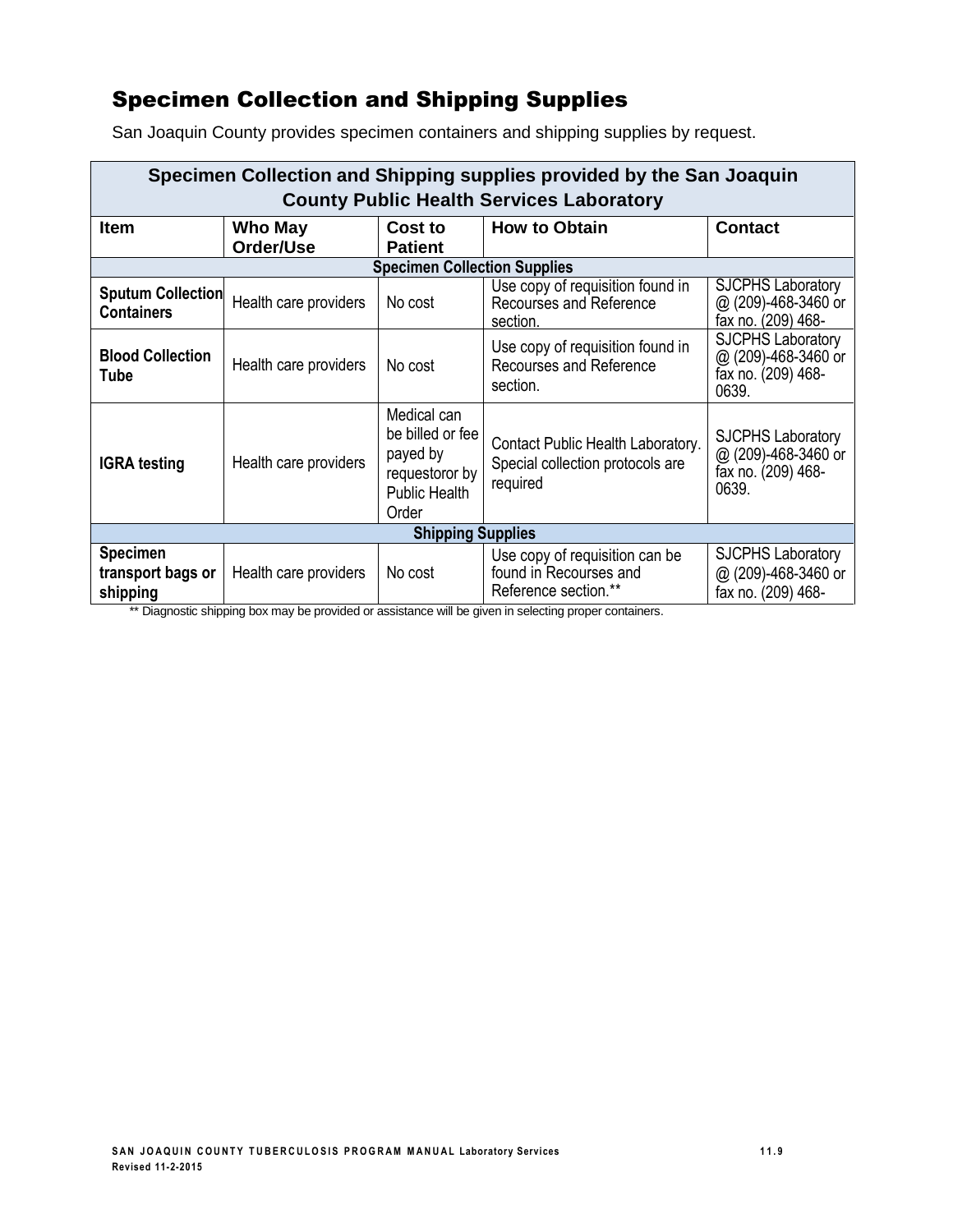# Specimen Shipment

For transportation, there are too primary categories of infectious substances, and each category has different packaging requirements to provide increased levels of protection against leaks and contamination.

Pure mycobacterial cultures (or culture isolates suspected of being mycobacteria) are Category A Infectious Substances and can be transported only by a medical courier or shipped by private carrier as dangerous goods. Category A Infectious Substances cannot be mailed through the United States Postal Service (USPS).

Category B Infectious Substances (raw diagnostic specimens, such as sputum, blood, or tissue) can be mailed through the USPS, shipped by private carrier (e.g., Federal Express, Airborne Express, etc.), or transported by a medical courier.

Shipment of dangerous goods by the USPS is regulated by the United States Department of Transportation. Specific shipping instructions from the Centers for Disease Control and Prevention (CDC) can be found in the publication by the United States Department of Health and Human Services (DHHS) *Public Health Mycobacteriology: A Guide for the Level III Laboratory.* Packaging and shipment of specimens by USPS should meet the following regulations:

- Public Health Service/CDC: 42 CFR, Part 72—Interstate Shipment of Etiologic Agents at<http://www.cdc.gov/od/ohs/biosfty/shipregs.htm>
- USPS: 39 CFR and USPS Domestic Mail Manual C023.1.1, International Mail Manual 135, and USPS Publication 52.
- US Department of Transportation: 49 CFR, Parts 171–180 (August 14, 2002) at [http://www.access.gpo.gov/nara/cfr/waisidx\\_04/49cfrv2\\_04.html](http://www.access.gpo.gov/nara/cfr/waisidx_04/49cfrv2_04.html)
- The Department of Labor, Occupational Safety and Health Administration (OSHA):29 CFR 1910.10309 <sup>6</sup>

For shipments by private carriers, follow International Air Transportation Association (IATA) instructions. *Mycobacterium tuberculosis* pure cultures are defined as infectious substances/etiologic agents when shipped by private carrier and must be shipped in packaging approved by the United Nations (UN), according to IATA Packing Instruction 602. Diagnostic specimens are defined as human or animal specimens, including excreta, secreta, blood and its components, tissue, tissue fluids, and cultures of nontuberculous mycobacteria being transported for diagnostic or investigational purposes. Diagnostic specimens must be packaged according to IATA Packing Instruction 650:



For more information or assistance please contact Public Health Laboratory @ 209-468-3460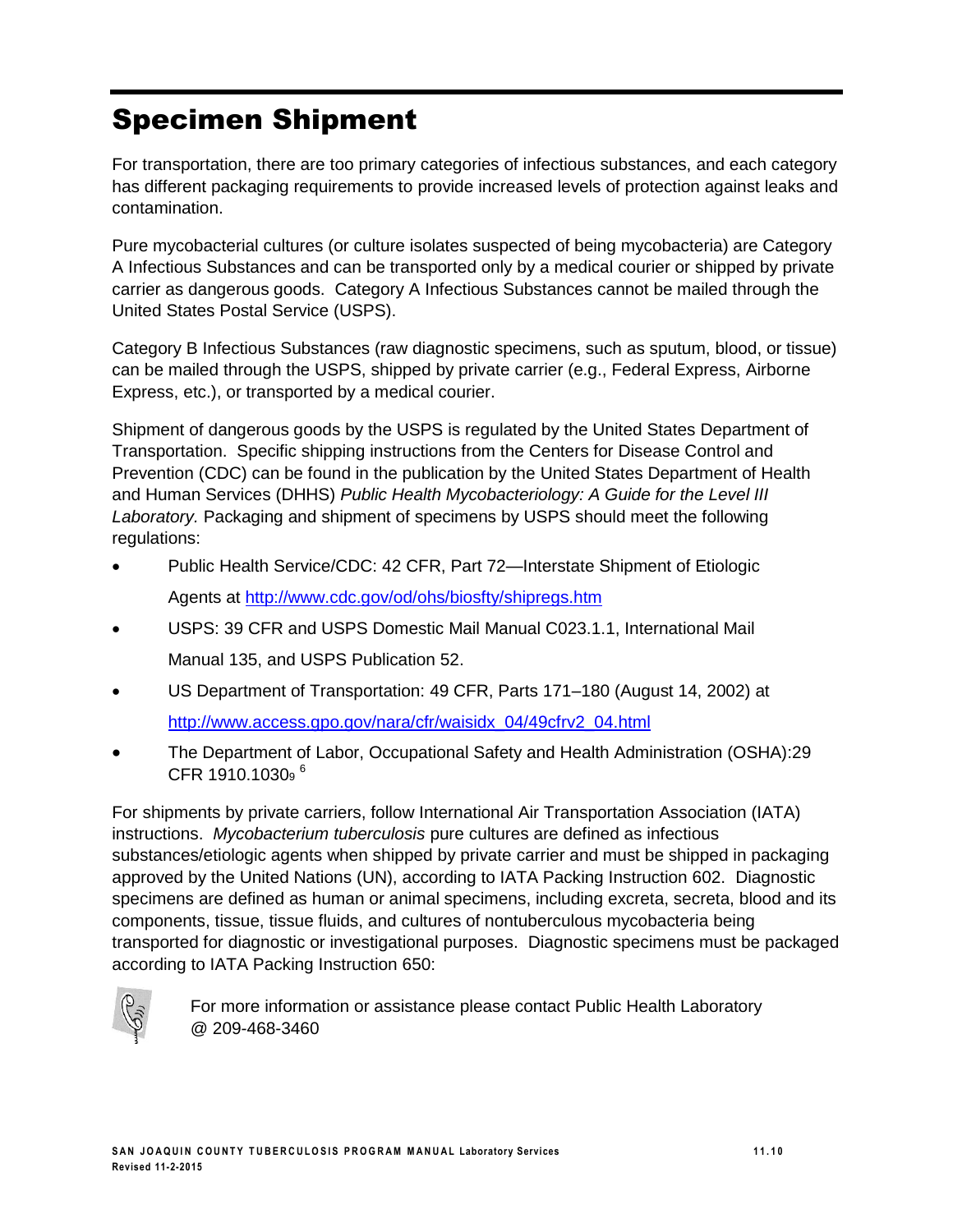## Resources and References

Detailed descriptions of recommended laboratory tests; recommendations for their correct use; and methods for collecting, handling, and transporting specimens have been published. For more information on laboratory testing for tuberculosis (TB), see the following:

- ATS, CDC, IDSA. "Controlling Tuberculosis in the United States: Recommendations from the American Thoracic Society, CDC, and the Infectious Diseases Society of America" (*MMWR* 2005;54[No. RR-12]). Available at:<http://www.cdc.gov/mmwr/PDF/rr/rr5412.pdf> .
- ATS, CDC, IDSA. "Diagnostic Standards and Classification of Tuberculosis in Adults and Children" (*Am J Respir Crit Care Med* 2000;161[4 Pt 1]). Available at: <http://www.cdc.gov/tb/pubs/PDF/1376.pdf> .
- National Committee for Clinical Laboratory Standards. *Susceptibility Testing of Mycobacteria, Nocardiae, and Other Aerobic Actinomycetes; Approved Standard* [Document no. M24-A] (Wayne, PA; 2003).

### References

 $\overline{a}$ 

- <sup>1</sup> CDC. Diagnostic microbiology. In: Chapter 5: diagnosis of TB*. Core Curriculum on Tuberculosis (2000)* [Division of Tuberculosis Elimination Web site]. Updated November 2001. Available at[: http://www.cdc.gov/tb/pubs/corecurr/index.htm](http://www.cdc.gov/tb/pubs/corecurr/index.htm) . Accessed November 1, 2006.
- <sup>1</sup> ATS, CDC, IDSA. Diagnostic standards and classification of tuberculosis in adults and children. *Am J Respir Crit Care Med*. 2000;161:1376–1395.
- 1 Iseman, MD. *A Clinician's Guide to Tuberculosis, 2000*. 1st ed. Philadelphia, PA: Williams & Wilkins; 2000:135–136.
- 1 Iseman, MD. *A Clinician's Guide to Tuberculosis, 2000*. 1st ed. Philadelphia, PA: Williams & Wilkins; 2000:135–136.
- 1 Iseman, MD. *A Clinician's Guide to Tuberculosis, 2000*. 1st ed. Philadelphia, PA: Williams & Wilkins; 2000:135–136. <sup>1</sup> National Jewish Medical and Research Center. *How to Mail Specimens and Cultures to the National Jewish Mycobacteriology*
- *Laboratory.* Denver, CO; March 2005:2.